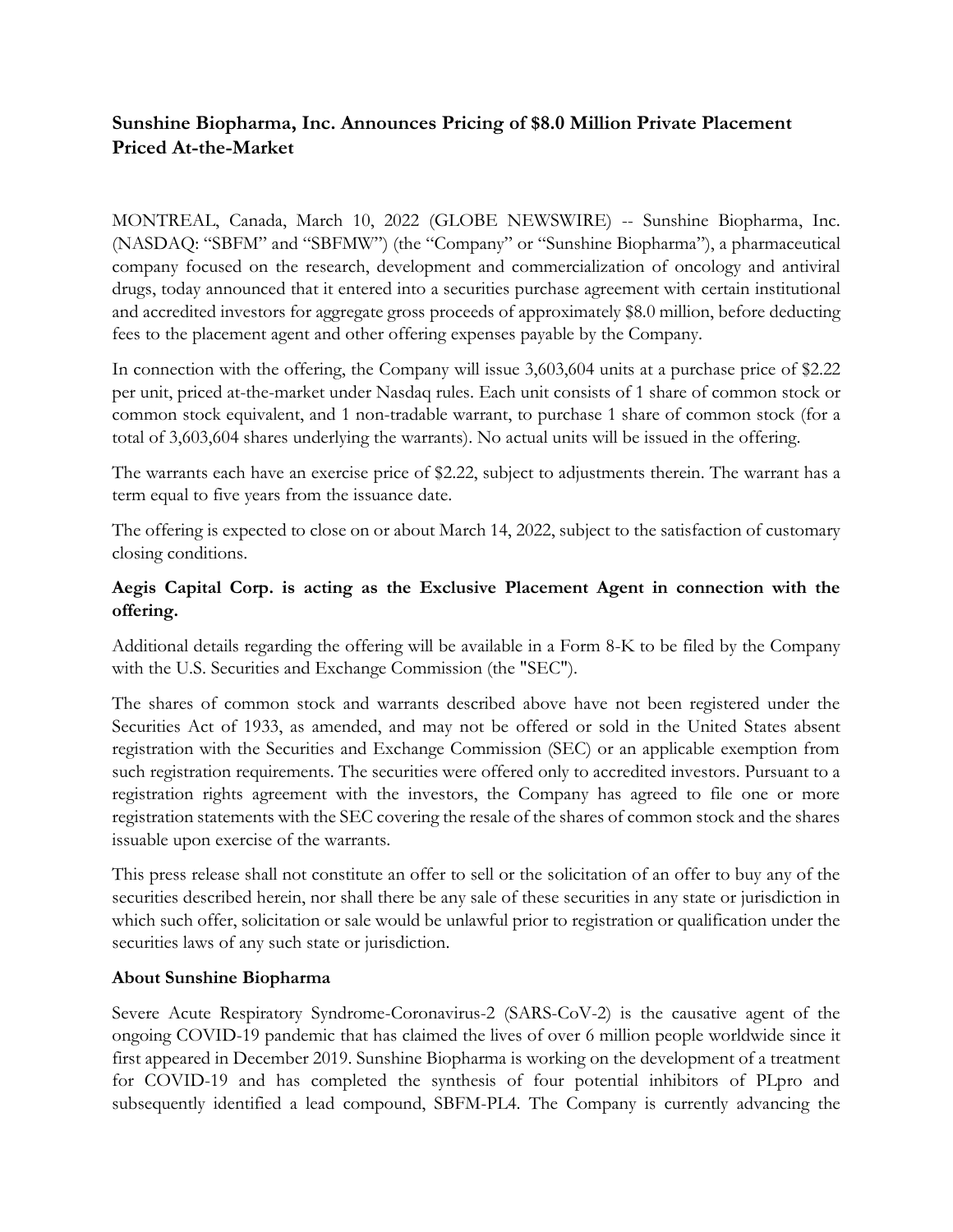development of SBFM-PL4 in collaboration with the University of Georgia, College of Pharmacy. In addition, the Company recently signed a collaboration with the University of Arizona aimed at assessing the efficacy of three University of Arizona PLpro inhibitors in mice.

In addition, to working on the development of a treatment for COVID-19, Sunshine Biopharma is engaged in the development Adva-27a, a unique anticancer compound. Tests conducted to date have demonstrated the effectiveness of Adva-27a at destroying Multidrug Resistant Cancer Cells, including Pancreatic Cancer cells, Small-Cell Lung Cancer cells, Breast Cancer cells, and Uterine Sarcoma cells. Clinical trials for Pancreatic Cancer indication are planned to be conducted at McGill University's Jewish General Hospital in Montreal, Canada. Sunshine Biopharma is owner of all patents and intellectual property pertaining to Adva-27a.

In addition, to working on the development of a treatment for COVID-19, Sunshine Biopharma is engaged in the development Adva-27a, a unique anticancer compound. Tests conducted to date have demonstrated the effectiveness of Adva-27a at destroying Multidrug Resistant Cancer Cells, including Pancreatic Cancer cells, Small-Cell Lung Cancer cells, Breast Cancer cells, and Uterine Sarcoma cells. Clinical trials for Pancreatic Cancer indication are planned to be conducted at McGill University's Jewish General Hospital in Montreal, Canada. Sunshine Biopharma is owner of all patents and intellectual property pertaining to Adva-27a.

### **Cautionary Note Regarding Forward Looking Statements**

This press release and statements of the Company's management made in connection therewith contain "forward-looking statements" (as defined in Section 27A of the Securities Act of 1933, as amended, and Section 21E of the Securities Exchange Act of 1934, as amended) concerning future events, particularly with respect to the offering described herein. Words such as "may", "could", "expects", "projects," "intends", "plans", "believes", "predicts", "anticipates", "hopes", "estimates" and variations of such words and similar expressions are intended to identify forward-looking statements. These statements involve known and unknown risks and are based upon several assumptions and estimates, which are inherently subject to significant uncertainties and contingencies, many of which are beyond the Company's control. Actual results (including the anticipated benefits of the offering described herein) may differ materially from those expressed or implied by such forward-looking statements. Factors that could cause actual results to differ materially include, but are not limited to, the risk factors described in the Company's filings with the SEC. The Company's SEC filings can be obtained free of charge on the SEC's website at www.sec.gov. Except to the extent required by law, the Company expressly disclaims any obligations or undertaking to release publicly any updates or revisions to any forward-looking statements contained herein to reflect any change in the Company's expectations with respect thereto or any change in events, conditions, or circumstances on which any statement is based.

#### **For Additional Information:**

#### **Sunshine Biopharma Media Contacts:**